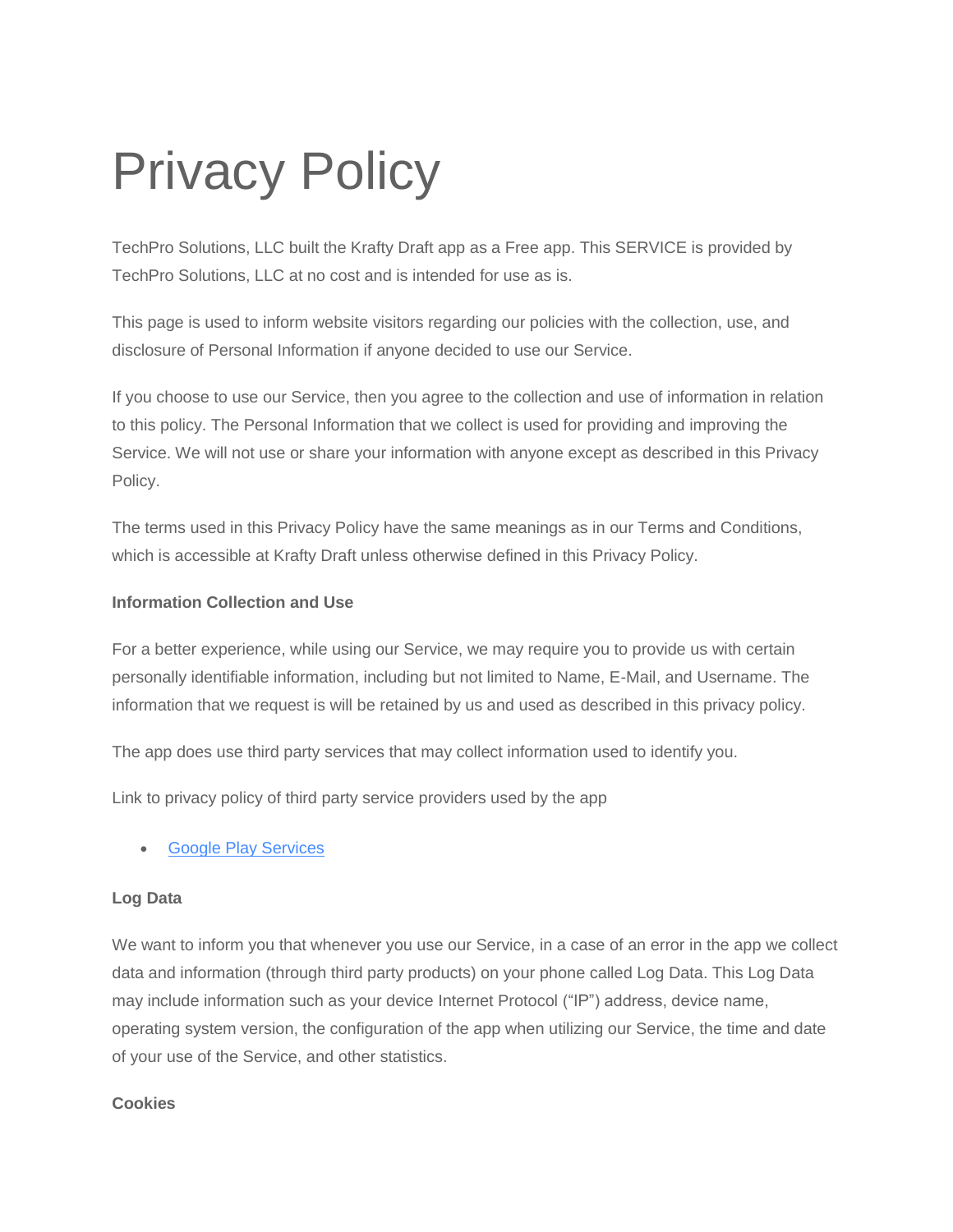Cookies are files with small amount of data that is commonly used an anonymous unique identifier. These are sent to your browser from the website that you visit and are stored on your device internal memory.

This Service does not use these "cookies" explicitly. However, the app may use third party code and libraries that use "cookies" to collection information and to improve their services. You have the option to either accept or refuse these cookies and know when a cookie is being sent to your device. If you choose to refuse our cookies, you may not be able to use some portions of this Service.

#### **Service Providers**

We may employ third-party companies and individuals due to the following reasons:

- To facilitate our Service;
- To provide the Service on our behalf;
- To perform Service-related services; or
- To assist us in analyzing how our Service is used.

We want to inform users of this Service that these third parties have access to your Personal Information. The reason is to perform the tasks assigned to them on our behalf. However, they are obligated not to disclose or use the information for any other purpose.

#### **Security**

We value your trust in providing us your Personal Information, thus we are striving to use commercially acceptable means of protecting it. But remember that no method of transmission over the internet, or method of electronic storage is 100% secure and reliable, and we cannot guarantee its absolute security.

#### **Links to Other Sites**

This Service may contain links to other sites. If you click on a third-party link, you will be directed to that site. Note that these external sites are not operated by us. Therefore, we strongly advise you to review the Privacy Policy of these websites. We have no control over and assume no responsibility for the content, privacy policies, or practices of any third-party sites or services.

## **Children's Privacy**